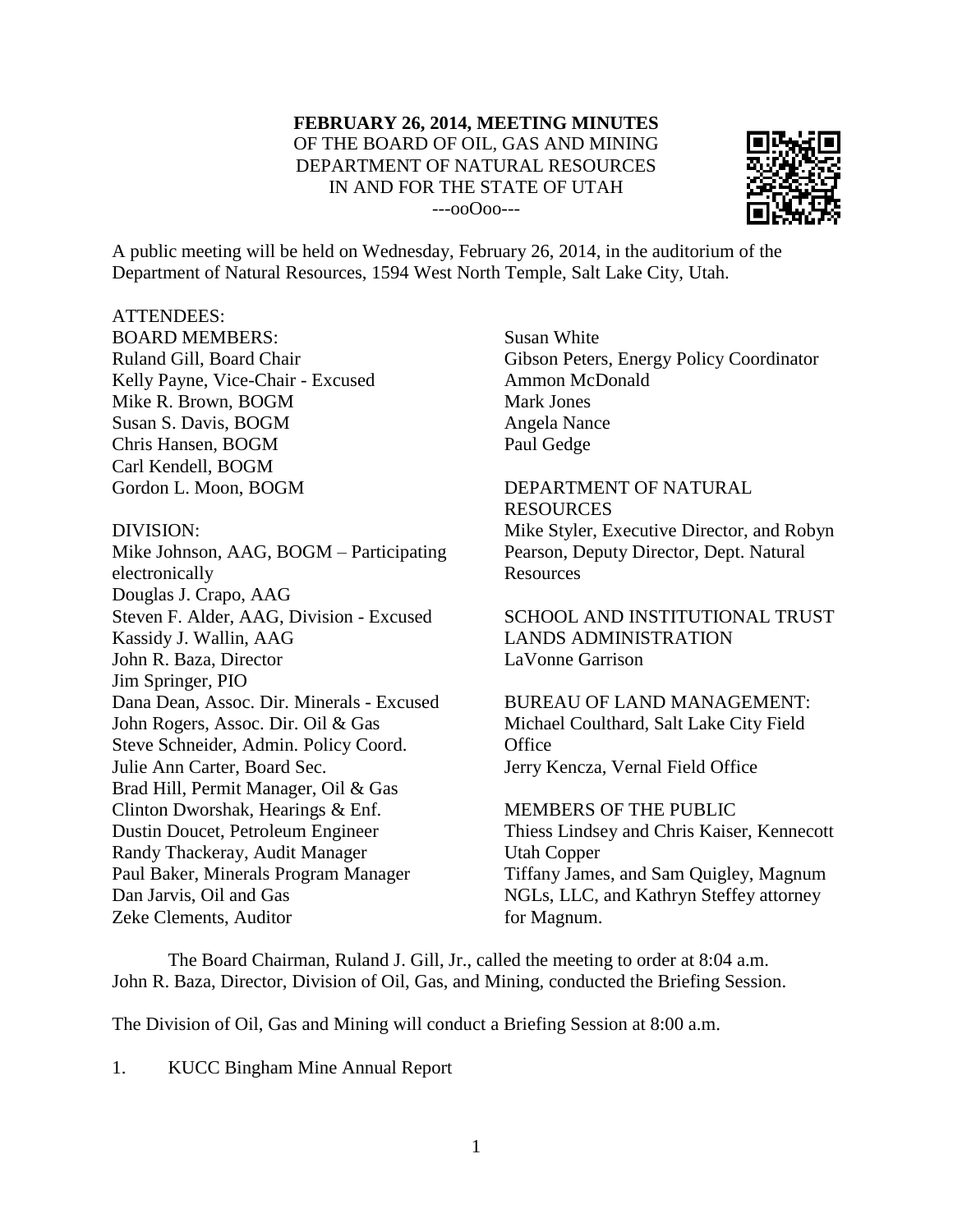Thiess Lindsey and Chris Kaiser, Kennecott Utah Copper, gave their annual report on the Bingham Mine as required by Kennecott's 1978 Reclamation Contract. They are required to spend a minimum of \$50,000 in 1975 money every year on reclamation.

## 2. Legislative Update

Mr. Steve Schneider gave updated the Board on the status of bills we are tracking, including SB 65 Sales and Use Tax modification, SB 213 Compulsory Pooling Amends, several bills for the purpose of transferring Federal land to State ownership, the Environmental Defense Fund, and several administrative bills including our base budget has been approved, the Oil and Gas program database rewrite.

## 3. Other

- Introduction of Mr. Gordon L. Moon
- Mr. Mike Johnson, Attorney for the Board, is participating electronically today
- Magnum NGLs, LLC, Salt Cavern Storage Project
- Ms. Tiffany James, and Mr. Sam Quigley, Magnum NGLs, LLC, gave a presentation on Magnum's Salt Cavern Storage Project. This facility will store NGLs products including Propane and Butane. Magnum NGLs, LLC, will come before the Board at the March Board hearing to request approval for commercial operations.
- Mike Styler, Executive Director, Dept. Natural Resources, swore in Gordon Moon.
- 4. Next Month's Agenda and Division Calendar

The next meeting is on the 26th of March, the fourth Wednesday of the month.

5. Opportunity for Public Comment

None.

6. A meeting will be held during a Working Luncheon in Room 1010 to discuss Earth Day Nominations

The Division will meet with the Board during lunch to discuss Earth Day nominations. The Board will then vote on which nominations to invite to give presentations at the March 26, 2014, Board Hearing.

The Briefing Session adjourned at 8:57 a.m.

# THE BOARD WILL HEAR THE FOLLOWING MATTERS AT 9:00 AM:

*Please note: Transcripts of the formal items will be available for review at the Division offices approximately fifteen business days after the hearing date. Copies of individual transcripts may be purchased by calling Atkinson-Baker at (800) 288-3376 and requesting Job No. A70ACB0, and the individual docket number.*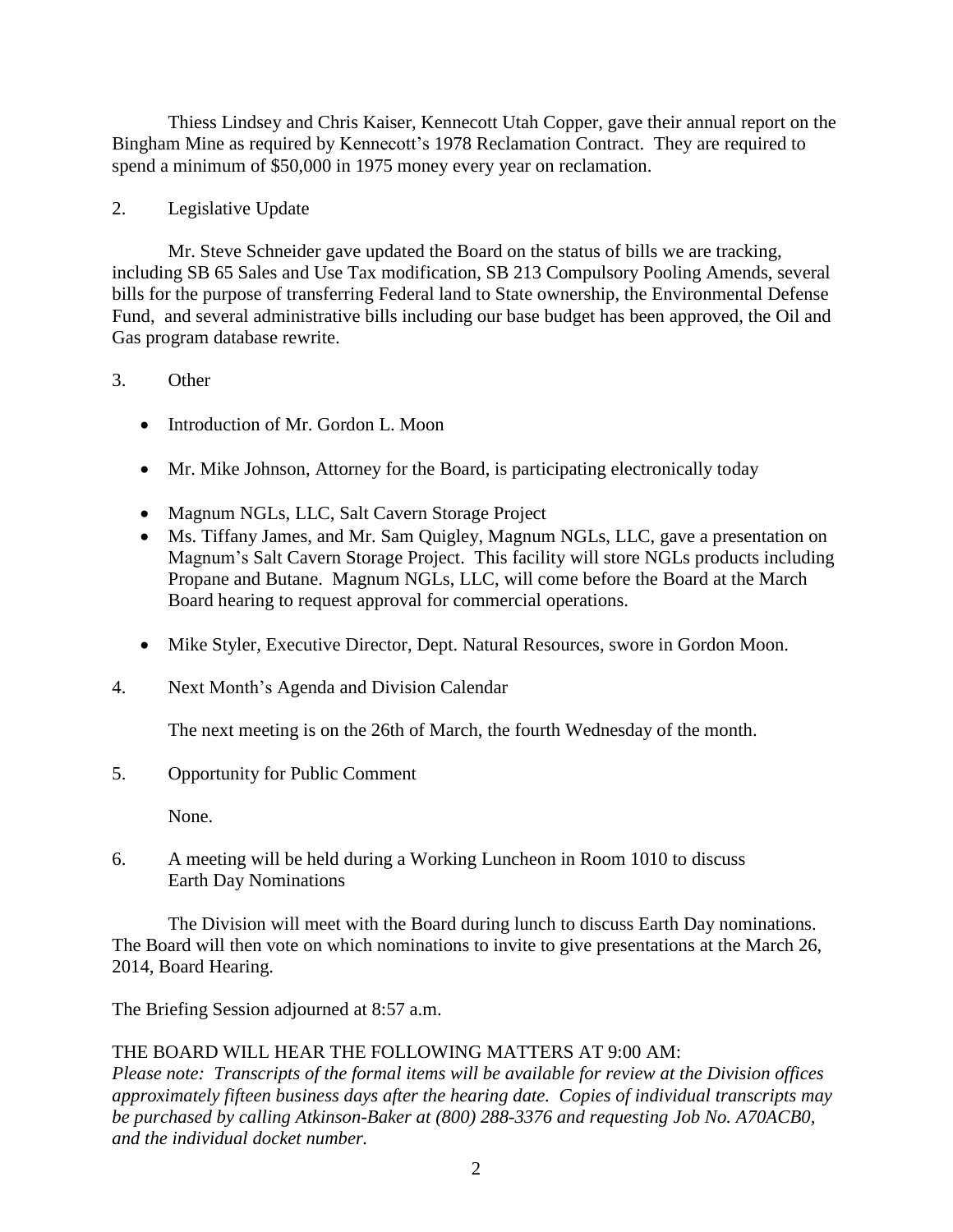The Board Chairman, Ruland J. Gill, Jr., called the meeting to order at 9:11 a.m.

1. Docket No. [2011-018](http://ogm.utah.gov/amr/boardtemp/redesign/2014/02_Feb/Dockets/2011-018_250-02_MarionEnergy.html) Cause No. 250-02 – Notice of Agency Action for an Order Requiring MARION ENERGY to plug and reclaim wells; or Forfeit Surety Bond and Authorize the Division to Plug and Reclaim wells located in Townships 13 and 14 South, Range 7 East, Carbon County, Utah.

*(Continued from the January 22, 2014, Board Hearing)*

9:11 a.m. - 9:28. a.m

Board Members present - Ruland J. Gill, Jr., Chairman, Michael R. Brown, Susan S. Davis, Chris D. Hansen, Carl F. Kendell, and Gordon L. Moon. Kelly L. Payne, Vice-Chairman, was excused.

Counsel for the Board - Michael S. Johnson (participating electronically), Assistant Attorney General, Natural Resources.

Counsel for Marion Energy - Michael J. Malmquist, Parsons Behle & Latimer.

Counsel for the Division – Douglas J. Crapo, Assistant Attorney General, Natural Resources. Witnesses: John Rogers, Clint Dworshak, and Dustin Doucet.

Mr. Michael J. Malmquist, attorney for Marion Energy, gave an update on the status of the Utah Fuel #8 well. The Board entertained a motion to continue. The Board granted the motion to continue, for 90 days, by unanimous vote, or sooner at the discretion of the Division.

2. Docket No. [2013-026](http://ogm.utah.gov/amr/boardtemp/redesign/2014/02_Feb/Dockets/2013-026_131-134_Homeland.html) Cause No. 131-134 – In the Matter of the Petition by the Division of Oil, Gas and Mining for an Order: (1) Forfeiting to the Division Homeland's bond associated with the Brown 3-2 well; (2) Authorizing the Division to complete plugging and reclamation of the Brown 3-2 well and the lands affected by the well; (3) Authorizing the Division to take other action necessary to recover from Homeland any and all costs associated with the plugging and reclamation of the Brown 3-2 well; and (4) Ordering Homeland to establish new bond coverage for its remaining wells in the State of Utah.

*(Continued from the January 22, 2014, Board Hearing)*

 $9:28$  a.m.  $-9:39$  a.m.

Board Members present - Ruland J. Gill, Jr., Chairman, Michael R. Brown, Susan S. Davis, Chris D. Hansen, Carl F. Kendell, and Gordon L. Moon. Kelly L. Payne, Vice-Chairman, was excused.

Counsel for the Board - Michael S. Johnson (participating electronically), and Douglas J. Crapo, Assistant Attorneys General, Natural Resources.

Counsel for Homeland - Matthew S. Brahana, Van Cott, Bagley, Cornwall & McCarthy, P.C.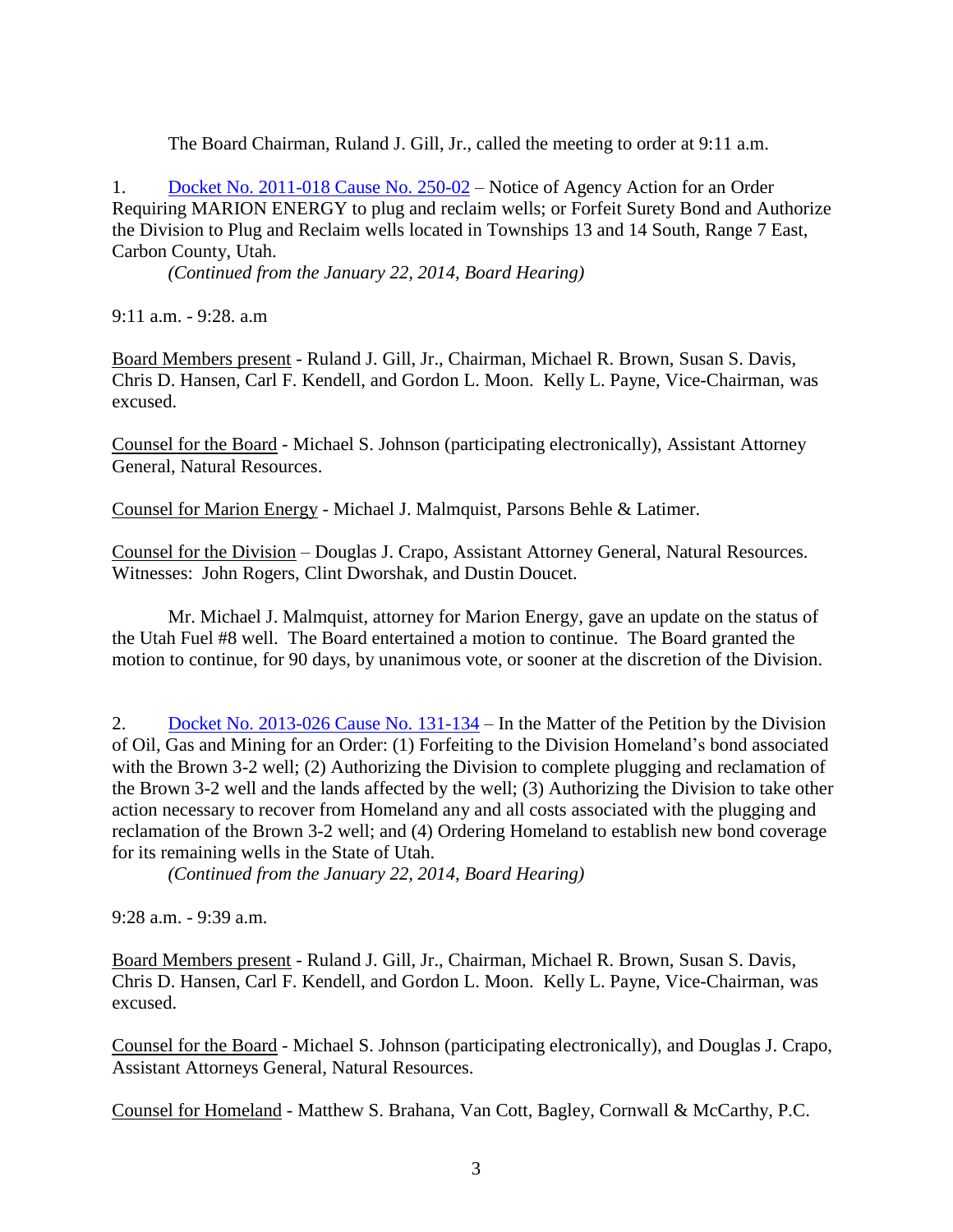Counsel for the Division - Kassidy J. Wallin, Assistant Attorney General, Natural Resources, Witnesses: John Rogers, Clint Dworshak and Dustin Doucet.

The Division made a motion to continue this matter to the May Board Hearing to give Homeland time to comply with the Stipulated Agreement, filed February 25, 2014. The Board granted the motion by unanimous vote.

3. Docket No. 2013-038 Cause No. [S/039/0020](http://ogm.utah.gov/amr/boardtemp/redesign/2014/02_Feb/Dockets/2013-038_S0390020_BryceHHaas.html) –In the Matter of the Petition by the Division of Oil, Gas and Mining for an Order: (1) Withdrawing Bryce H. Haas's Notice of Intention to Commence Small Mining Operations at the B&H Quarry, S/039/0020, located in portions of the east half of Section 5, Township 20 South, Range 2 East, SLBM, Sanpete County, Utah; (2) Forfeiting Bryce H. Haas's surety for the B&H Quarry; (3) Authorizing the Division to complete reclamation at the B&H Quarry; and Granting such further relief as the Board may deem just and reasonable under the circumstances.

*(This Matter may be continued to the March 26, 2014, Board Hearing)*

9:40 a.m. - 9:42 a.m.

Board Members present - Ruland J. Gill, Jr., Chairman, Michael R. Brown, Susan S. Davis, Chris D. Hansen, Carl F. Kendell, and Gordon L. Moon. Kelly L. Payne, Vice-Chairman, was excused.

Counsel for the Board - Michael S. Johnson (participating electronically), Assistant Attorney General, Natural Resources.

Counsel for the Division - Kassidy J. Wallin, Assistant Attorney General, Natural Resources.

The Board continued this matter to the March Board Hearing by unanimous vote.

4. Docket No. [2014-002](http://ogm.utah.gov/amr/boardtemp/redesign/2014/02_Feb/Dockets/2014-002_142-10_Ultra.html) Cause No. 142-10 – In the Matter of the Request for Agency Action of ULTRA RESOURCES, INC. for an Order authorizing the flaring of gas in excess of the amounts allowed under Utah Admin. Code Rule R649-3-20(1.1) from twelve (12) Three Rivers Area wells located in Sections 32 and 36 of Township 7 South, Range 20 East, SLM, and Sections 3, 8, and 16 of Township 8 South, Range 20 East, SLM, Uintah County, Utah.

*(Continued from the January 22, 2014, Board Hearing. Ultra Resources will give a report on the status or completion of the project and cumulative gas flared.)*

9:42 a.m. - 9:46 a.m.

Board Members present - Ruland J. Gill, Jr., Chairman, Michael R. Brown, Susan S. Davis, Chris D. Hansen, Carl F. Kendell, and Gordon L. Moon. Kelly L. Payne, Vice-Chairman, was excused.

Counsel for the Board - Michael S. Johnson (participating electronically), Assistant Attorney General, Natural Resources.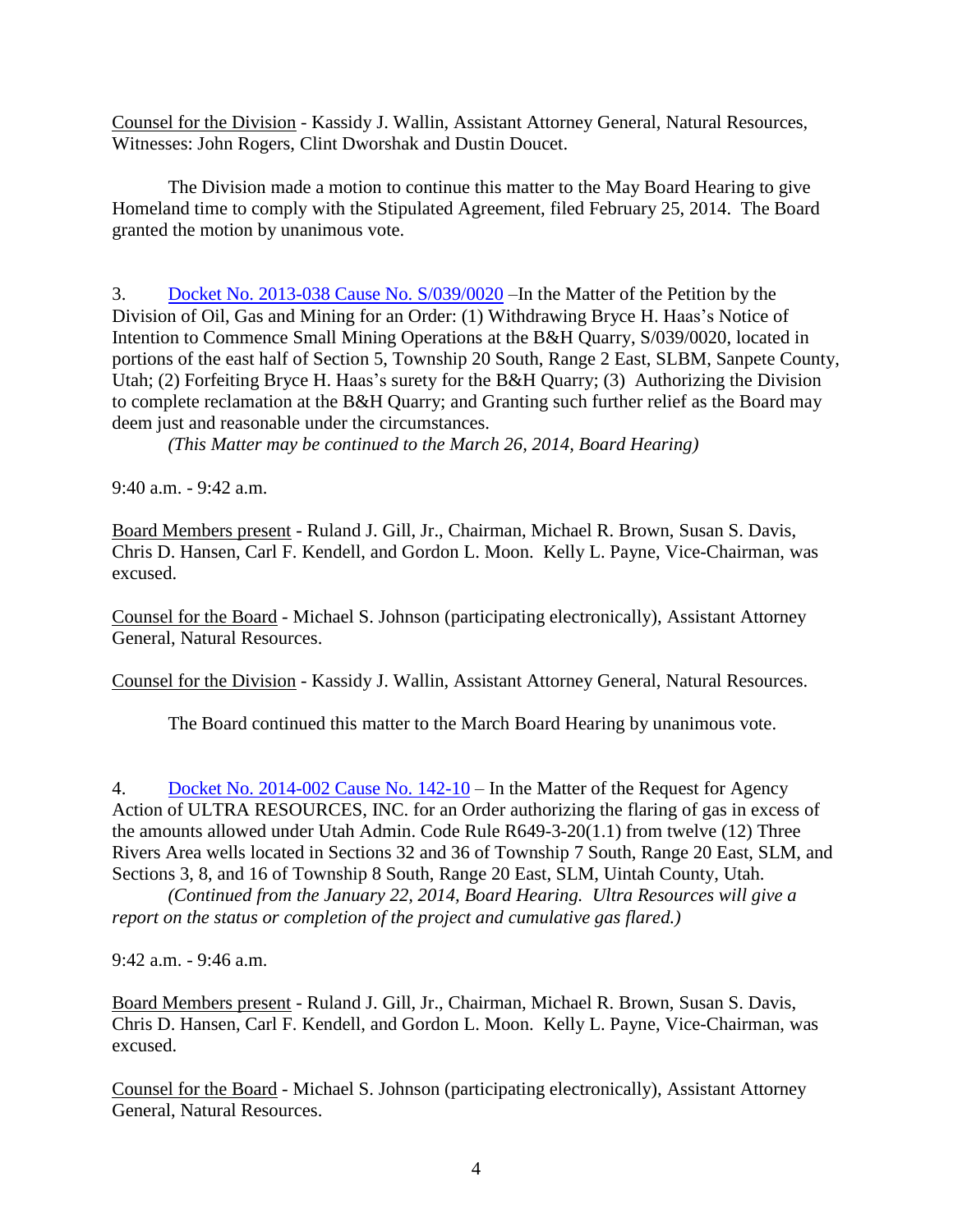Counsel for Ultra Resources, Inc. - Kiersty Loughmiller, Esq., MacDonald & Miller Mineral Legal Services, PLLC. - Not present.

Counsel for the Division - Kassidy J. Wallin, Assistant Attorney General, Natural Resources. Witnesses: Clint Dworshak, Dustin Doucet, and Brad Hill.

The Petitioner filed a written report. No further action is required by the Board.

5. Docket No. [2014-011](http://ogm.utah.gov/amr/boardtemp/redesign/2014/02_Feb/Dockets/2014-011_142-11_Ultra.html) Cause No. 142-11 – In the Matter of the Request for Agency Action of ULTRA RESOURCES, INC. for an Order Authorizing the Flaring of Gas in Excess of the Amounts Allowed under Utah Admin. Code Rule R649-3-20(1.1) from the Three Rivers #2- 13-820 and Three Rivers #2-23-820 Wells Located in Section 2 of Township 8 South, Range 20 East, SLM, Uintah County, Utah.

9:46 a.m. - 9:46 a.m.

Board Members present - Ruland J. Gill, Jr., Chairman, Michael R. Brown, Susan S. Davis, Chris D. Hansen, Carl F. Kendell, and Gordon L. Moon. Kelly L. Payne, Vice-Chairman, was excused.

Counsel for the Board - Michael S. Johnson (participating electronically), Assistant Attorney General, Natural Resources.

Counsel for Ultra Resources, Inc. - Kiersty Loughmiller, Esq., MacDonald & Miller Mineral Legal Services, PLLC.

Counsel for the Division - Kassidy J. Wallin, Assistant Attorney General, Natural Resources. Witnesses: Clint Dworshak, Dustin Doucet, and Brad Hill.

This matter is dismissed.

6. Docket No. [2014-004](http://ogm.utah.gov/amr/boardtemp/redesign/2014/02_Feb/Dockets/2014-004_272-03_Berry.html) Cause No. 272-03 – In the Matter of the Request for Agency Action of BERRY PETROLEUM COMPANY for an Order establishing 40-acre drilling and spacing units for production of oil and gas from the Green River and Wasatch Formations underlying Sections 5 and 7 in Township 6 South, Range 4 West, USM, Duchesne County, Utah. *(Continued from the January 22, 2014, Board Hearing)*

9:46 a.m. – 9:48 a.m.

Board Members present - Ruland J. Gill, Jr., Chairman, Michael R. Brown, Susan S. Davis, Chris D. Hansen, Carl F. Kendell, and Gordon L. Moon. Kelly L. Payne, Vice-Chairman, was excused.

Counsel for the Board - Michael S. Johnson (participating electronically), Assistant Attorney General, Natural Resources.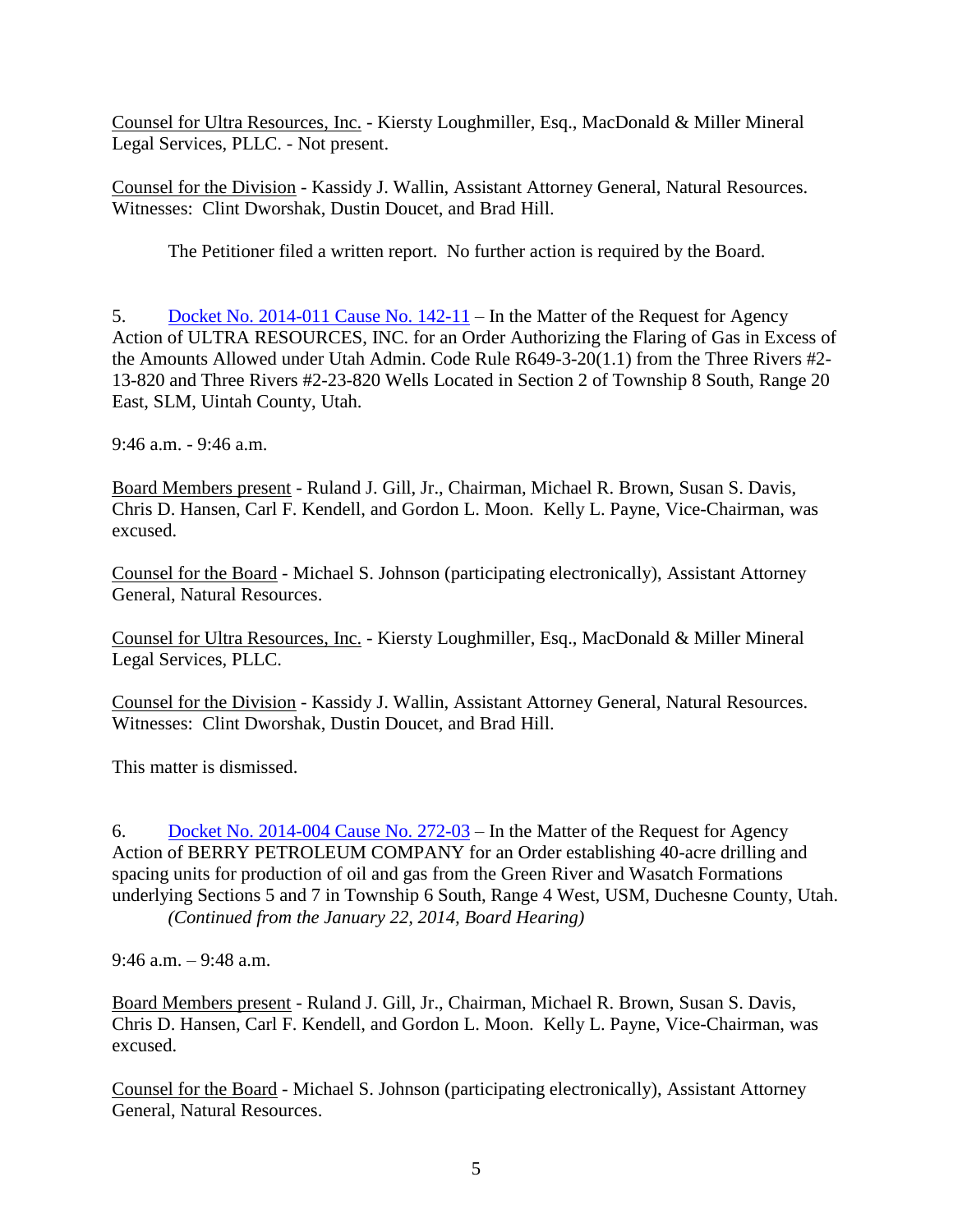Counsel for Berry Petroleum Company - Mark L. Burghardt, and A. John Davis, HOLLAND & Hart, LLP not present.

Counsel for the Division - Douglas J. Crapo, Assistant Attorney General, Natural Resources. Witnesses: Clint Dworshak, Dustin Doucet, and Brad Hill.

The Board continued this matter to the March hearing by unanimous vote.

7. Docket No. [2014-012](http://ogm.utah.gov/amr/boardtemp/redesign/2014/02_Feb/Dockets/2014-012_272-04_Berry.html) Cause No. 272-04 – In the Matter of the Request for Agency Action of BERRY PETROLEUM COMPANY, LLC, a Wholly Owned Subsidiary of Linn Energy, LLC, as Successor in Interest to Berry Petroleum Company, for an Order Force-Pooling the Interests of all Owners Refusing or Failing to Bear Their Proportionate Share of the Costs of Drilling and Operating the Drilling and Spacing Units Located in Sections 5 and 7 in Township 6 South, Range 4 West, USM, Duchesne County, Utah.

9:48 a.m. - 9:49 a.m.

Board Members present - Ruland J. Gill, Jr., Chairman, Michael R. Brown, Susan S. Davis, Chris D. Hansen, Carl F. Kendell, and Gordon L. Moon. Kelly L. Payne, Vice-Chairman, was excused.

Counsel for the Board - Michael S. Johnson (participating electronically), Assistant Attorney General, Natural Resources.

Counsel for Berry Petroleum Company - Mark L. Burghardt, and A. John Davis, HOLLAND & Hart, LLP not present.

Counsel for the Division - Douglas J. Crapo, Assistant Attorney General, Natural Resources. Witnesses: Clint Dworshak, Dustin Doucet, and Brad Hill.

The Board continued this matter to the March hearing by unanimous vote.

8. Docket No. 2014-007 Cause No. [S/005/0004](http://ogm.utah.gov/amr/boardtemp/redesign/2014/02_Feb/Dockets/2014-007_S0050004_C.E.Butters.html) – In the Matter of the Request for Agency Action of C.E. BUTTERS REALTY AND CONSTRUCTION regarding Informal Conference for the Fact of Violation and Proposed Assessment for Citation No. MC-2013-17-03 for lands located in Section 29 of Township 9 North, Range 3 East, Cache County, Utah.

*(Continued from the January 22, 2013, Board Hearing)*

9:53 a.m - 9:55 a.m.

Board Members present - Ruland J. Gill, Jr., Chairman, Michael R. Brown, Susan S. Davis, Chris D. Hansen, Carl F. Kendell, and Gordon L. Moon. Kelly L. Payne, Vice-Chairman, was excused.

Counsel for the Board - Michael S. Johnson (participating electronically), Assistant Attorney General, Natural Resources.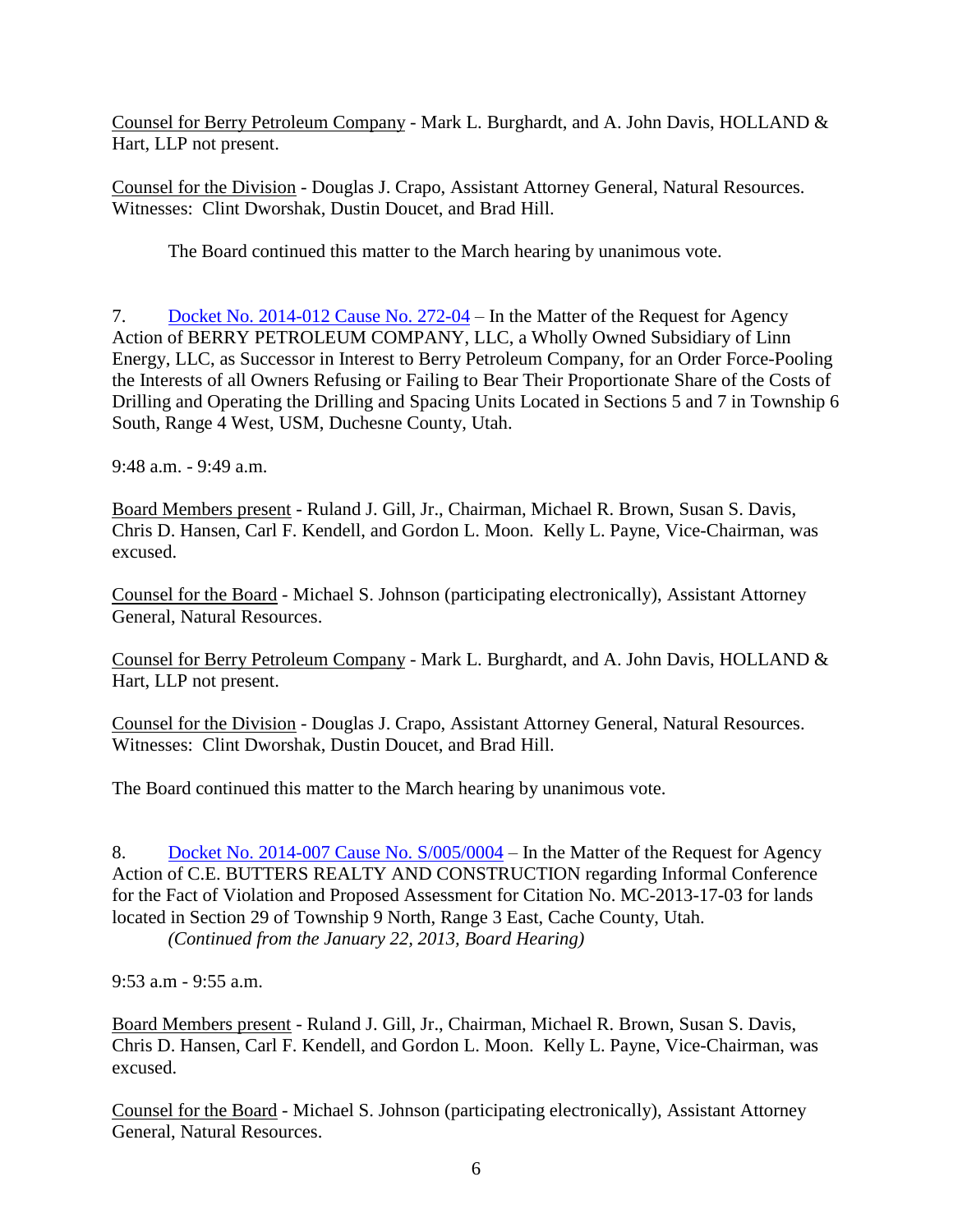Counsel for C.E. Butters Realty and Construction - Joseph M. Chambers, Harris, Preston & Chambers, LLP. Not present.

Counsel for the Division - Kassidy J. Wallin, Assistant Attorney General, Natural Resources. Witnesses: Clint Dworshak, Dustin Doucet, and Brad Hill.

The Board continued this matter to the May Board hearing by unanimous vote.

9. Docket No. [2014-008](http://ogm.utah.gov/amr/boardtemp/redesign/2014/02_Feb/Dockets/2014-008_131-137_Crescent.html) Cause No. 131-137 – In the Matter of the Request for Agency Action of CRESCENT POINT ENERGY U.S. CORP. for Approval of Enhanced and Secondary Recovery Operations in the Green River and Wasatch Formations in Section 36, Township 3 South, Range 1 East, U.S.M., Uintah County, Utah, for Authority for Underground Injection of Water, and Certification as an Enhanced Recovery Project.

10:11 a.m. - 11:21 a.m.

Board Members present - Ruland J. Gill, Jr., Chairman, Michael R. Brown, Susan S. Davis, Chris D. Hansen, Carl F. Kendell, and Gordon L. Moon. Kelly L. Payne, Vice-Chairman, was excused.

Counsel for the Board - Michael S. Johnson (participating electronically), and Kassidy J. Wallin, Assistant Attorneys General, Natural Resources.

Counsel for Crescent Point Energy U.S. Corp. - Thomas W. Clawson, Van Cott, Bagley, Cornwall & McCarthy, P.C. Witnesses: Ryan Waller, Laura Roberts, and Katie Matthews.

Counsel for the Division - Douglas J. Crapo, Assistant Attorney General, Natural Resources. Witnesses: Clint Dworshak, Dustin Doucet, and Brad Hill.

The Board granted the petition as requested by unanimous vote. Mr. Clawson will prepare the order.

10. Docket No. [2014-009](http://ogm.utah.gov/amr/boardtemp/redesign/2014/02_Feb/Dockets/2014-009_280-03_Whiting.html) Cause No. 280-03 – In the Matter of the Request for Agency Action of WHITING OIL AND GAS CORPORATION for an Order Authorizing the Venting or Flaring of Gas from the Wellington Flats 15-11-18E Well Located in Section 18, Township 15 South, Range 11 East, S.L.M., in the Wellington Flats Area of Carbon County, Utah.

11:29 a.m. - 12:27 p.m.

Board Members present - Ruland J. Gill, Jr., Chairman, Michael R. Brown, Susan S. Davis, Chris D. Hansen, Carl F. Kendell, and Gordon L. Moon. Kelly L. Payne, Vice-Chairman, was excused.

Counsel for the Board - Michael S. Johnson (participating electronically), and Douglas J. Crapo, Assistant Attorneys General, Natural Resources.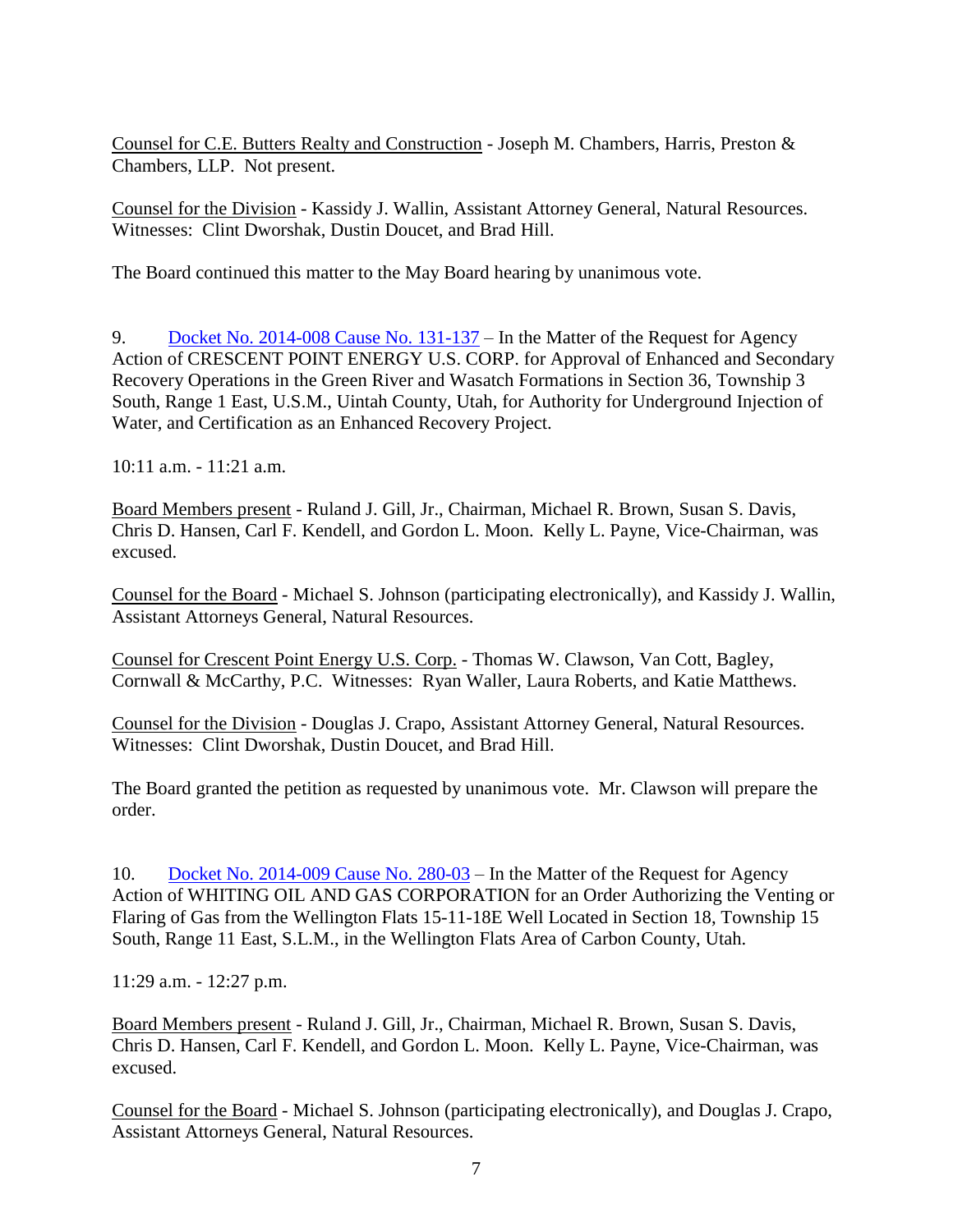Counsel for Whiting Oil and Gas Corporation - Thomas W. Clawson, Van Cott, Bagley, Cornwall & McCarthy, P.C. Witnesses: Paul Joeckel, and Ralph Nelms.

Counsel for the Division - Kassidy J. Wallin, Assistant Attorney General, Natural Resources. Witnesses: Clint Dworshak, and Dustin Doucet.

The Board approved the application as written for temporary flaring by unanimous vote.

11. Docket No. [2014-010](http://ogm.utah.gov/amr/boardtemp/redesign/2014/02_Feb/Dockets/2014-010_139-115_Newfield.html) Cause No. 139-115 – In the Matter of the Request for Agency Action of NEWFIELD PRODUCTION COMPANY for an Order Pooling all Interests in Five Drilling Units Established by the Board's Orders Entered in Causes Nos. 139-8 and 139-90 in Sections 7, 9, and 28, Township 3 South, Range 2 West, and Sections 8 and 12, Township 3 South, Range 3 West, U.S.M., Duchesne County.

*(The Board will consider the recommended findings of fact and conclusions of law generated by the hearing examiner from the February 19, 2014 hearing.)*

11:22 a.m. - 11:29 a.m.

Board Members present - Ruland J. Gill, Jr., Chairman, Michael R. Brown, Susan S. Davis, Chris D. Hansen, Carl F. Kendell, and Gordon L. Moon. Kelly L. Payne, Vice-Chairman, was excused.

Counsel for the Board - Michael S. Johnson (participating electronically), Assistant Attorney General, Natural Resources.

Hearing Examiner – John C. Rogers, Hearing Examiner, Assoc. Director, Oil & Gas.

Counsel for the Hearing Examiner – Kassidy J. Wallin, Assistant Attorney General, Natural Resources.

Counsel for the Petitioner - Thomas W. Clawson, Van Cott, Bagley, Cornwall & McCarthy.

Counsel for the Division - Douglas J. Crapo, Assistant Attorney General, Natural Resources. Witnesses: Dustin Doucet, Clinton Dworshak, and Brad Hill.

The Board approved the Hearing Examiner's report and proposed findings of fact conclusions of law and order by unanimous vote. Tom Clawson will prepare the order.

Copies of the agenda are available at [www.ogm.utah.gov](http://www.ogm.utah.gov/) and at the administrative offices. Pursuant to the Americans with Disabilities Act, persons requiring auxiliary communicative aids and services to enable them to participate in this hearing should call Julie Ann Carter at (801) 538-5277, at least three working days prior to the hearing. One or more members of the Board may participate electronically pursuant to R641-100-600. The specified meeting location would serve as the anchor location for participation by the public.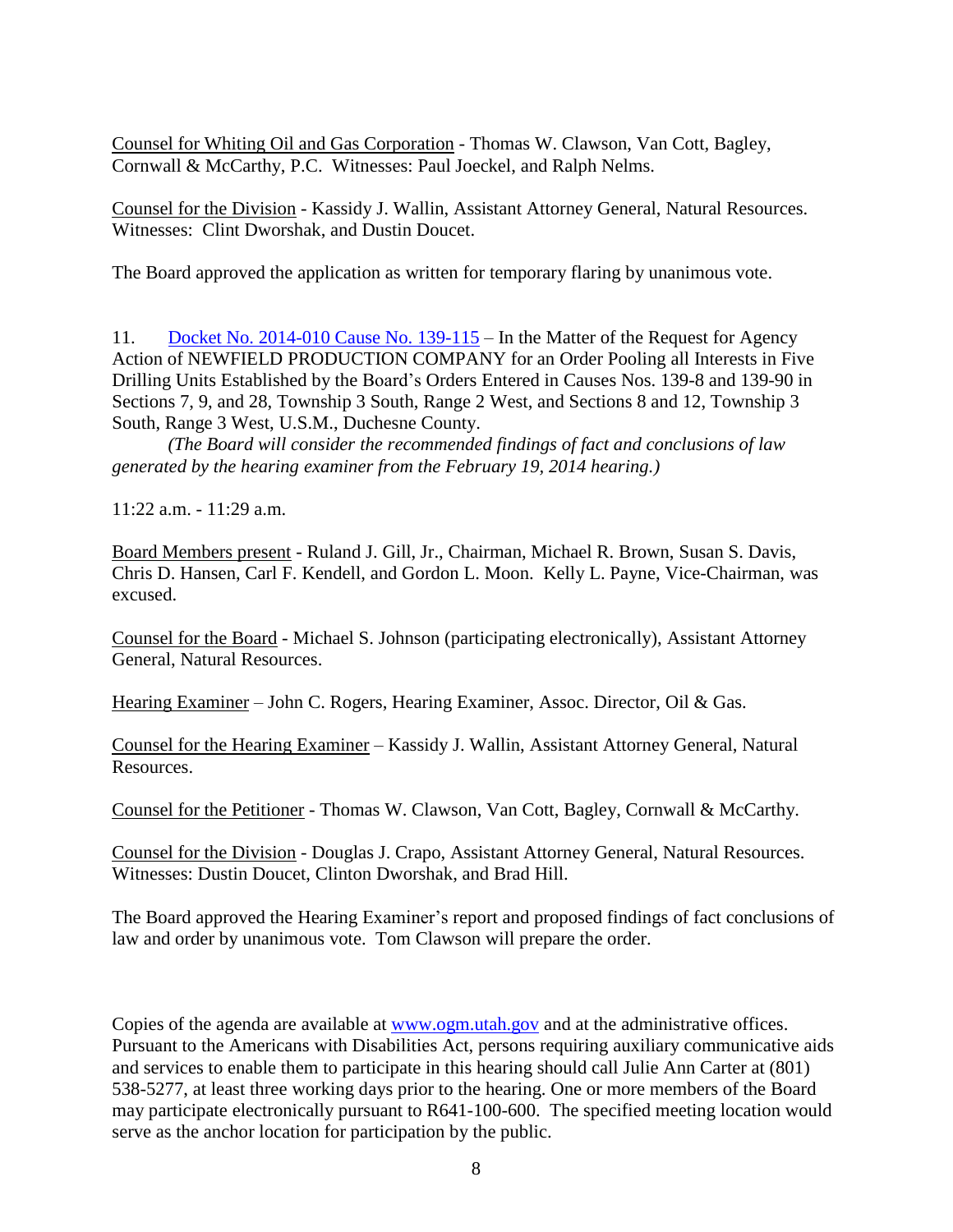## **FEBRUARY 26, 2014, MEETING MINUTES EARTH DAY NOMINATIONS MEETING** OF THE BOARD OF OIL, GAS AND MINING DEPARTMENT OF NATURAL RESOURCES IN AND FOR THE STATE OF UTAH ---ooOoo---

A public meeting will be held on Wednesday, February 26, 2014, in the auditorium of the Department of Natural Resources, 1594 West North Temple, Salt Lake City, Utah. A meeting will be held during a Working Luncheon in Room 1010 to discuss Earth Day Nominations

| <b>ATTENDEES:</b>        | DIVISION:                               |
|--------------------------|-----------------------------------------|
| <b>BOARD MEMBERS:</b>    | Mike Johnson, AAG, BOGM – Participating |
| Ruland Gill, Board Chair | electronically                          |
| Mike R. Brown, BOGM      | Douglas J. Crapo, AAG                   |
| Susan S. Davis, BOGM     | Kassidy J. Wallin, AAG                  |
| Chris Hansen, BOGM       | John R. Baza, Director                  |
| Carl Kendell, BOGM       | Steve Schneider, Admin. Policy Coord.   |
| Gordon L. Moon, BOGM     | John Rogers, Assoc. Dir. Oil & Gas      |
|                          | Jim Springer, PIO                       |
|                          | Paul Baker, Minerals Program Manager    |
|                          | Daron Haddock, Coal Program Manager     |
|                          | Julie Ann Carter, Board Sec.            |

The Board Chairman, Ruland J. Gill, Jr., called the meeting to order at 1:20 p.m. The Board discussed Earth Day Award nominations submitted for 2014 Earth Day Awards. There were eleven nominations as follows:

- 1. Anadarko Petroleum Corporation, Oil & Gas activity, in the category of best practices, for the Greater Natural Buttes Field in the Uintah Basin.
- 2. QEP Energy Company, Oil & Gas activity, in the category of outstanding results following application of innovative environmental technology, in the Red Wash Field.
- 3. Canyon Fuel Company, LLC, Coal activity, in the category of environmental improvement to an active mine site, drilling or recovery site, or field, at the Skyline Mine, Eccles Canyon.
- 4. Canyon Fuel Company, LLC, Coal activity, in the category of best practices, Quitchupah Creek Road in Sevier County.
- 5. Intermountain Power Agency, Coal activity, in the category of other: mine lands conversion for recreational use, IPA Rails to Trails Project in Carbon County.
- 6. PacifiCorp/Energy West Mining Company, Coal activity, in the category of outstanding final reclamation or site restoration at the Byron Howard Mine/Deer Creek Mine.